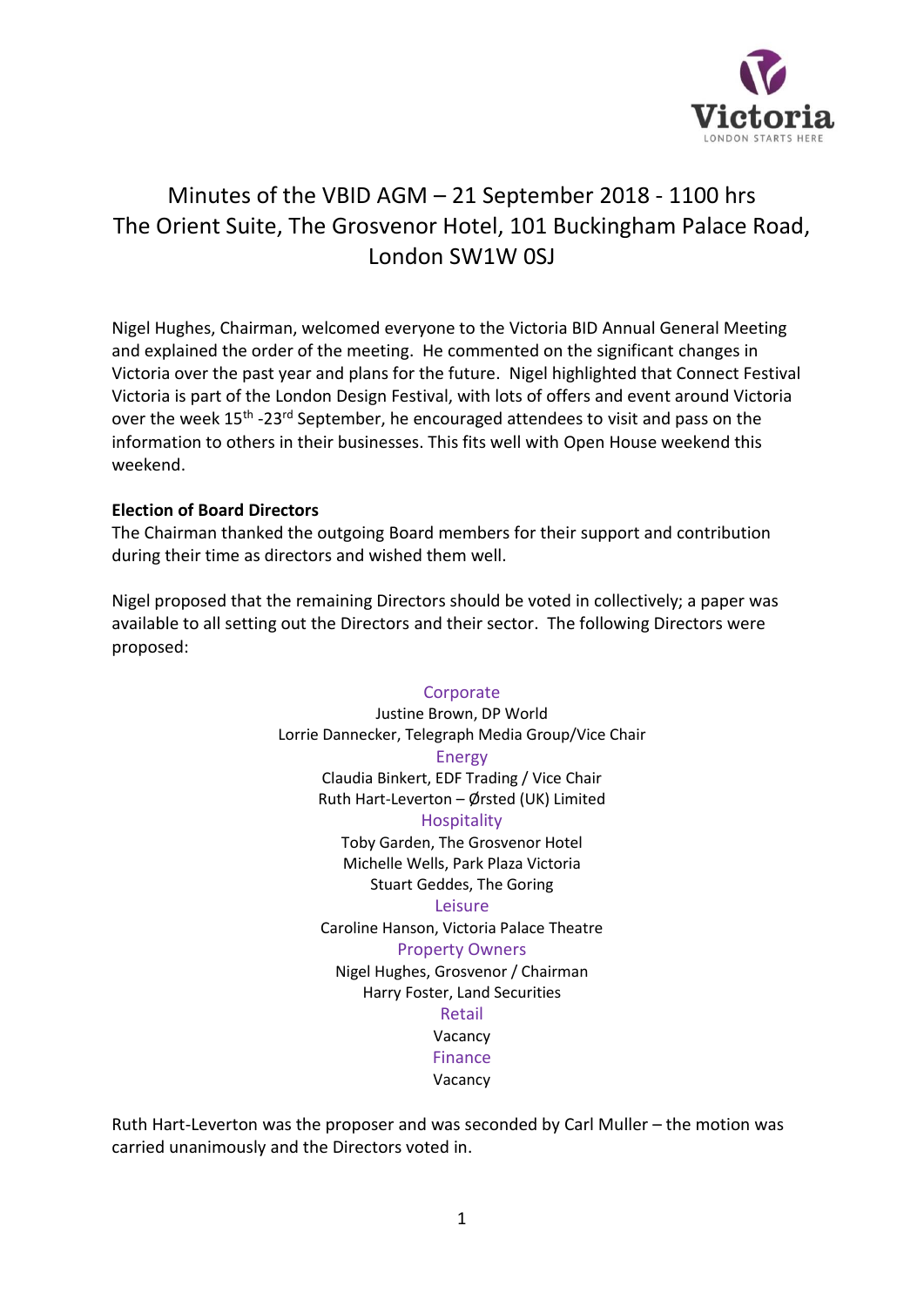### **Annual Report & BID Progress**

Ruth Duston, Chief Executive, noted that the annual report sets out contributions across all themes and shows Victoria continuing to build on its success. As with all neighbourhoods across London we need to up our game and remain competitive working together to tackle some of London's biggest challenges.

The BID's core activities are based on what businesses want to see as set out in our business plan. This is delivered through five strategic themes. The annual report documents what we have delivered over the past year.

Ruth reiterated that 2017/18 was a big year hosting Lumiere London, the UK's largest light festival, the opening of Hamilton, a huge Broadway show helping to put Victoria on the map. The area has been transformed by large investments and on-going enhancements to the area. Our reports show over 255k people have been welcomed by our ambassadors.

Our close relationship with Westminster City Council has seen the proposed transformation of Christchurch Gardens move forward over the past year with the BID pushing new design proposals. Air Quality continues to be a challenge and the BID recognises that small changes can make a big difference. Working with Kings College London the BID has worked to track exposure to poor air quality and can use this to consider intervention methods such as walking routes and consolidation.

The BID continues to lobby for redevelopment of Victoria Station and is working closely with Network Rail. Public affairs work continues, working with the New Statesman to hold roundtable events with Deputy Mayors to tackle business problems at a strategic level.

International Women's Day saw a panel discussion of the role of women in the workplace marking the centenary since women secured the right to vote. The panel consisted of inspiring local business women with over 65 attendees.

Ruth explained whilst a lot has changed since the 2010 there is still work to do. The re-ballot for the Victoria BID is in sight and we will remain dedicated to improving Victoria. Already this financial year we are tackling big topics head on with events and lobbying. With the success of the Victoria Westminster Ballot we will look at how we can collaborate to raise the profile of the area.

Ruth extended her thanks to businesses for continued support, to the Board for their expertise and guidance, to the executive team for their work to move projects forward, and to the on-street teams the front facing body of the BID dealing with issues on a daily basis.

A copy of the annual report was available to attendees.

Nigel Hughes introduced the Panel Discussion on 'Tackling Homelessness in Victoria'.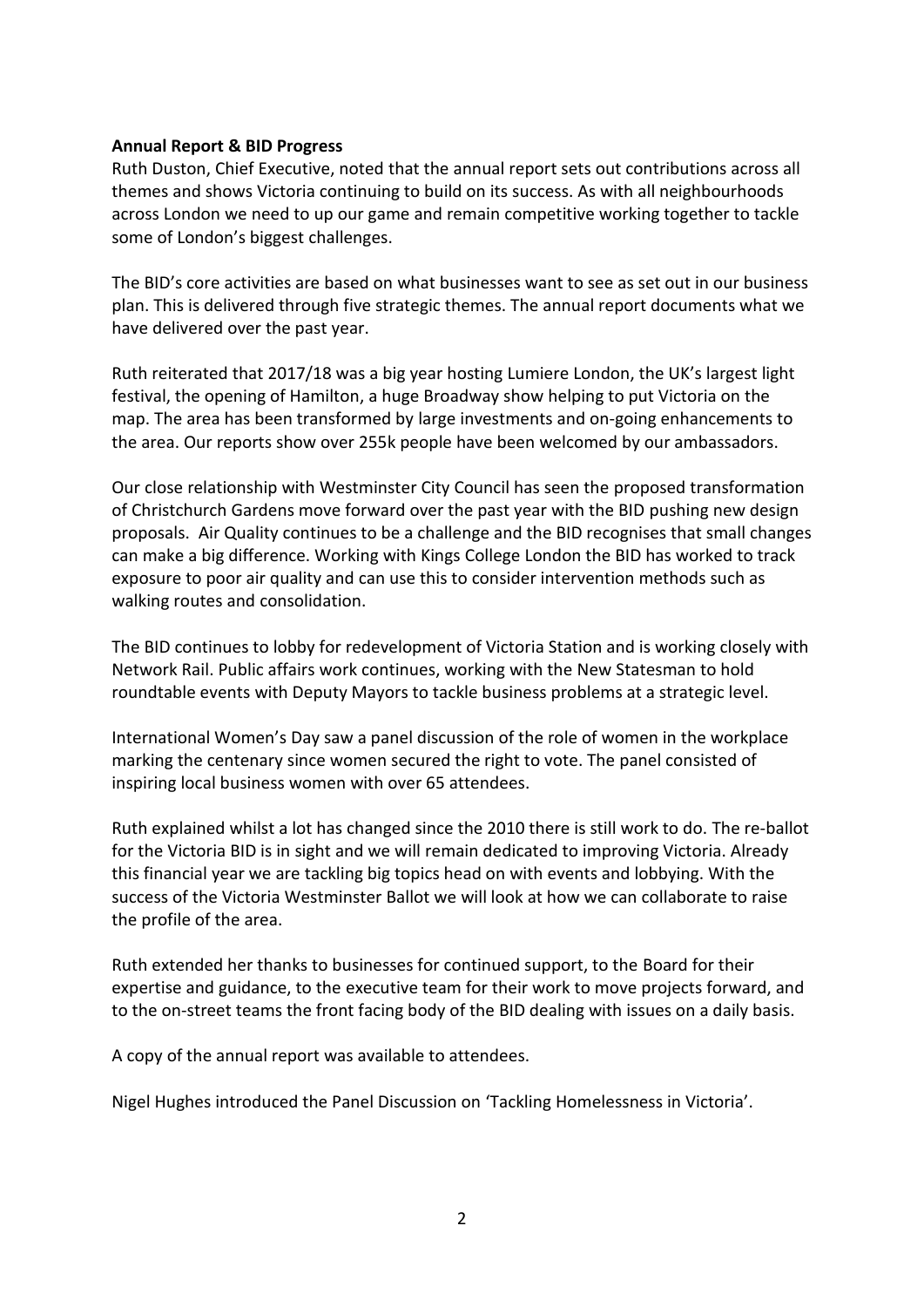# **Panel Discussion: 'Tackling Homelessness in Victoria' chaired by Cllr Ian Adams.**

Cllr Ian Adams, chair of the panel, introduced himself as Cabinet Member for Public Protection and Licensing, explaining that homelessness is a shared issue and is a key priority for Westminster City Council (WCC). There are two main issues that need addressing, firstly the individuals on the streets and their needs and secondly the wider impact that this is having on the area. Two thirds of people on the streets of Westminster are based in Victoria. Cllr Adams invited the Panel to introduce themselves.

Mick Clarke- Chief Executive of The Passage explained that The Passage is based in Victoria but works across London to help prevent people being on the street. With over 100 staff and 500 volunteers, the passage recognises the increase in rough sleeping and the changes to its complexity.

Sara Sutton - Director of Public Protection and Licensing, WCC enlightened that there is a shared responsibility to tackle homelessness. WCC has seen an increase in daytime rough sleeping and is the first council to set up a daytime engagement team. WCC currently invest £6.5 million annually on rough sleeping and this is more than any other local authority. In the first quarter of last year 99% of people new to the streets were helped off the streets of **Westminster** 

Rob Flinter, Trustee of Hotel School, informed that the hotel school is there to help provide people with a sustainable future. Hotel school teaches a range of key skills, bringing people back to work and finding solutions after being homeless.

Hugh Milroy, OBE PhD, Chief Executive at Veterans Aid explained Veterans Aid has been in Victoria for 78 years and is a small organisation working to deal with global prevention. Veterans Aid works with other war charities to combine forces to help individuals away from the streets. Veterans Aid has a 90% success rate with Veterans going through their system.

Cllr Adams asked the panel what they felt the drivers were for an increase of people on the streets.

Sara explained that numbers have increased by 169% since 2010. Authorities are trying their best to prevent these figures from increasing further. A large factor that leads to the increase is the increasing complicity of mental health. Mental health needs to be recognised early on to prevent those that are unwell ending up on the streets. Mick Clarke added that Spice is also another key factor, it is having a big impact on the homeless community. Sara reminded the group that less than 3% of those that are in Westminster are locally connected or have Westminster as their last settled base. WCC are lobbying to be able to access funding for those that are not locally connected.

Ian Adams asked if more could be done at the point of leaving the army to prevent homelessness, would he like to see more coordination? Hugh Milroy informed the meeting that coordination is already in place, people are lucky to be veterans as they have access to a wide range of Veterans charities. Most veterans in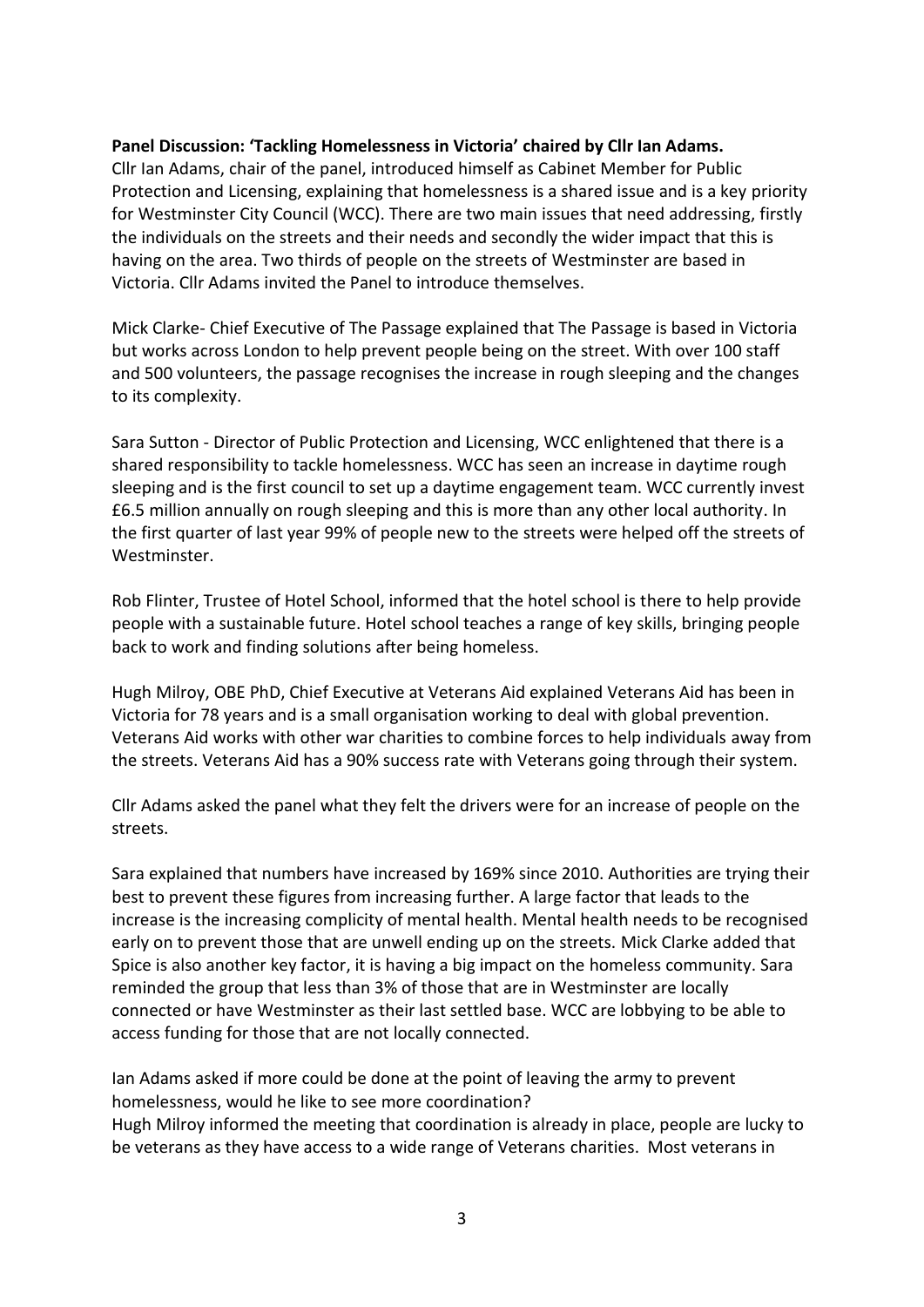their 30's-40s who need help - it is rare to meet someone in need of help who has served for a long time. More help is needed with regards to housing and mental health.

Cllr Adams explained that there is a clear focus around hospitality are there any other areas that we should be considering for back to work?

Rob Flinter explained that having spoken with candidates they are open to getting back into work. Careers in hospitality are so diverse and can range from kitchens, baristas, maintenance teams, the list goes on. Ultimately, they have made the first step in wanting to get back to work. One thing that has been noticed over the course of the hotel school is that people are easily exhausted. Employers need to make sure that they are aware of this and work together with the candidates to prevent burn out. Hotel School gives great opportunities for a new social and working environment.

Cllr Adams gave the opportunity for audience member to ask the panel questions.

A resident in the audience commented that often the homeless community can be intimidating. It is tricky to know what to do, there are often bags left unattended including suitcases and belongings which can be a security risk. How can residents show support? Sara explained that there is often a gap between perception and reality. There are currently integrated street engagement resources to assist people on the streets. There are challenges to moving people away and enforcement. WCC are working to deploy 5 police and 5 inspectors across the area to tackle issues and this is a model that is being reviewed at the moment. There are ways of reporting issues however it is a complex legislative issue. If you suspect anything suspicious report to the police immediately. Remember the BID security team are around to provide support and share intelligence with relevant bodies.

Ian Adams asked if there was a perception problem in the area especially with the Passage being a hub in the area?

Mick explained that when people are seeing a change they want to help and to feel safe. The Passage is working with VBID to make people's views heard through lobbying etc. VBID security are in the area along with the community intervention team who are able to provide people with more information should they wish.

Michelle Wells asked what business can do to get involved - what is the first point of call?

Sara Sutton explained:

- Street link For reporting a homeless person
- MET Report antisocial behaviour tool for reporting begging and ASB
- WCC Waste online tool- for reporting any waste issues

Rob added that the Hotel School look for businesses to support candidates by offering:

- Mentoring Someone for a candidate to talk to
- Work placements- Mixed week or single week placement
- Training opportunities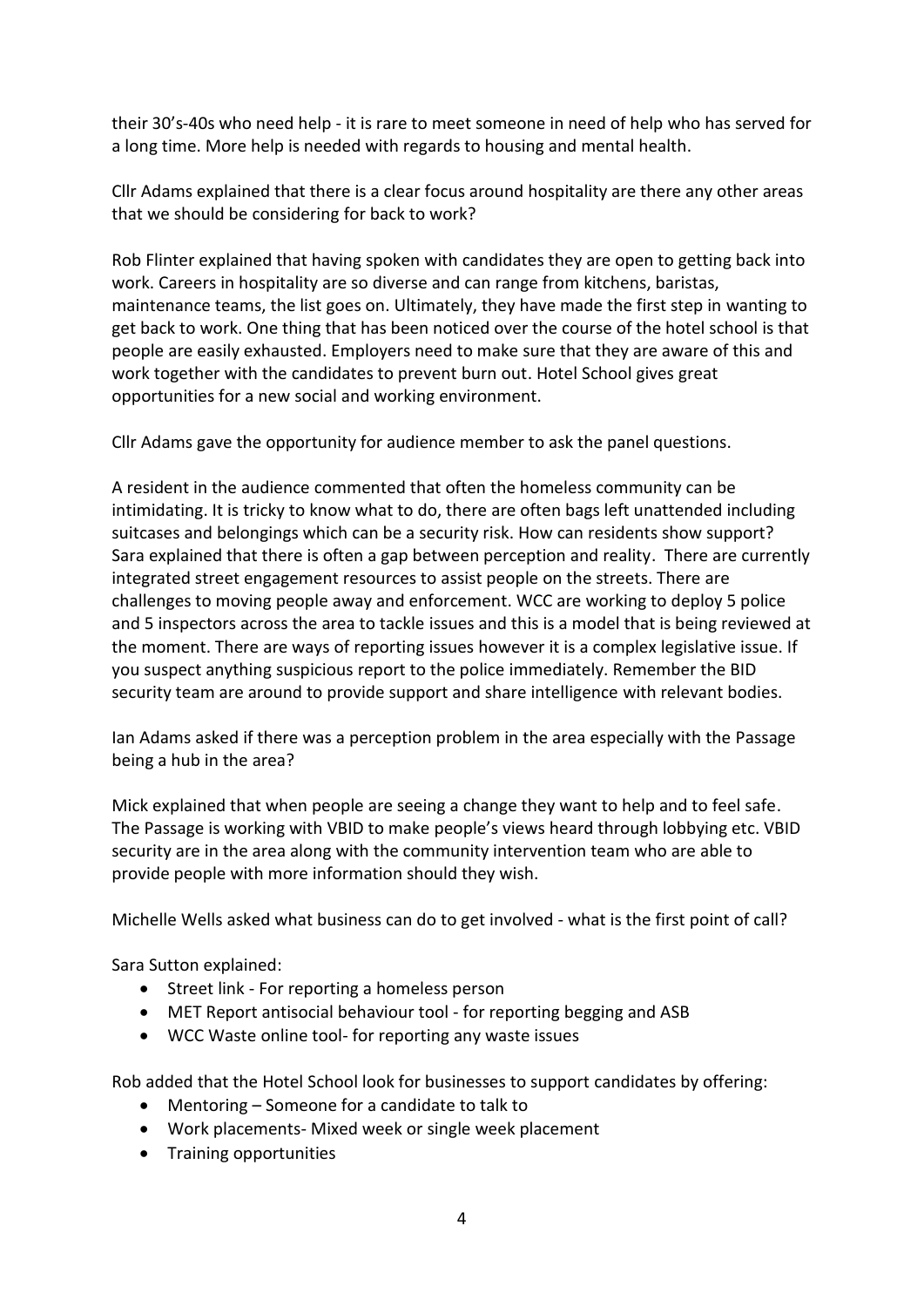• Job opportunities – The Hotel School take it very seriously that all candidates that complete the 10-week course are ready to work

Mick added that if anyone would like more information on how to get involved to speak with Josh Brown, Community Liaison Co-ordinator. Volunteering is another way to get involved by investing time along with providing the opportunity to offer training, it empowers people giving them skills to build on.

Ruth Hart-Leverton explained that if people are discouraged from giving money, tents, food etc how the public can help?

Mick Clarke suggested the public offer their time to help in kitchens, help financially to charities and to use your voice and speak to local MPs.

Sara Sutton added that WCC are launching a new comms strategy to develop a better communication tool as currently different problems are posted in different places.

Jimmy Duggan asked if there was a figure of how many ex-service men are on the streets in the community. Jimmy praised the work of The Passage and the services that they offer. Hugh Milroy explained that all ex-servicemen on the streets in the area are known to Veteran's Aid by name. A lot of people claim they are ex-military but this may not necessarily be the case.

Joanna Barnes from The Rubens Hotel questioned once working how are people supposed to afford homes if they are starting off on lower paid jobs?

Mick expressed that this is something that is missing we need to find a pilot for workers hostels. Rob explained that often you have to look at other areas outside of London. Leeds for example has a lower rental price and would be a more feasible place for someone to maintain a fair lifestyle. Hugh explained that this is something that needs to be looked into on a wider scale as housing benefit doesn't quite cover it. Veterans Aid keeps people in accommodation for up to 9 months after they have found a job.

Carl Muller expressed that he was impressed with the Hotel School and the concept, he questioned how scalable this the scheme could it be rolled out across other parts of London?

Rob explained that yes the scheme is scalable however the focus of the Hotel School is to ensure that the Hotel School remains sustainable people need support the whole way through the process. Support from employers is imperative.

NH thanked the panel for their attendance and for the success of the discussion.

## **Wicked, The Musical**

Nigel Hughes introduced Wicked, The Musical and thanked them for agreeing to perform for local businesses and residents. Pieces performed were: